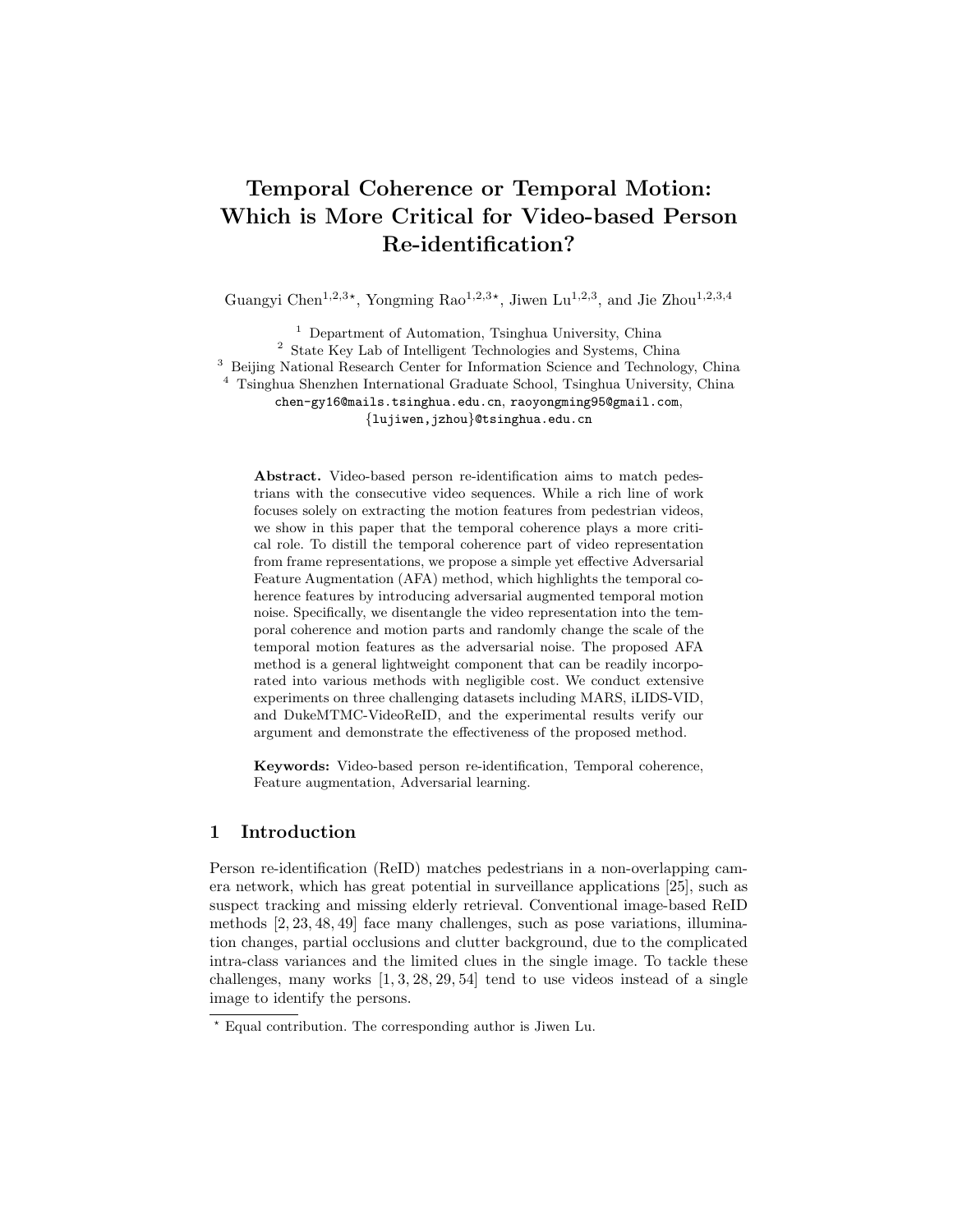Compared with image data, surveillance videos avoid complex pre-processing and preserve more abundant identity clues from different view angles and poses. To obtain these identity clues from pedestrian videos, many existing works attempt to extract the temporal motion features, such as the gait of person. For example, some works [1, 17, 18, 43, 45] extract the shallow motion features like HOG3D [19] or learn the deep motion features from the optical flow [7]. Other methods [26, 29, 54] further model the motion information with the recurrent model like RNN or LSTM. Besides, Some works [21, 24] learn the motion clues with 3D convolution neural network (3D-CNN). Different from them, in this paper, we show that the temporal coherence is more critical than than temporal motion, which offers a new perspective on learning better representation for video-based person ReID.

Many video ReID methods capturing the motion clues (e.g. RNN, 3D-CNN, or optical flow based two-stream networks) are inspired by the video recognition tasks. However, different from these video-based recognition tasks (e.g. video classification, action recognition), the video ReID task focuses on the object (person) itself, rather than the pure motion of object. It motivates us to capture the invariant features about the person itself, but not the variant features over time. In Fig. 1, we show a visual comparison between temporal coherence features and optical flows about temporal motion. We can observe that temporal motion features are more instable for different view angles, different actions and other moving occlusions. For example, the optical flows of Tracklet 1 focus on the other occlusion person, while the ones of Tracklet 2 focus on the motion of arm due to the person's action. As a contrast, the temporal coherence features capture the clues that are invariant over time (the cloth of the person), which is more related to the identity and more discriminative. We agree that videos contain the temporal motion clues which are beneficial to person ReID, e.g. the gaits. However, these temporal motion clues also bring intra-class noise like the change of poses, especially for the aggregation stage. As proved in [45], the temporal motion features are harder to be applied to distinguish the person videos, due to the large intra-class variance and small inter-class variance. Thus, we argue that the temporal coherence features are more appropriate for the video-based person ReID task and give a proof-of-concept in this paper.

To distill the temporal coherence feature, we propose a simple yet effective adversarial feature augmentation (AFA) method which generates the adversarial augmented features with the temporal motion noise. In this paper, we use invariant and variant features to represent temporal coherence and temporal motion respectively. Specifically, we disentangle the video representation into the expectation and variance of embeddings of different frames. In the training process, we randomly vary the magnitude of the temporal motion features as an adversarial interference to highlight the temporal coherence feature. On the one hand, the various temporal motion noises break the discriminant of the video representation. On the other hand, the video representation highlights the temporal constance information and adversarially reduce the influence of motion noises. In the testing process, we only use the temporal coherence feature for similar-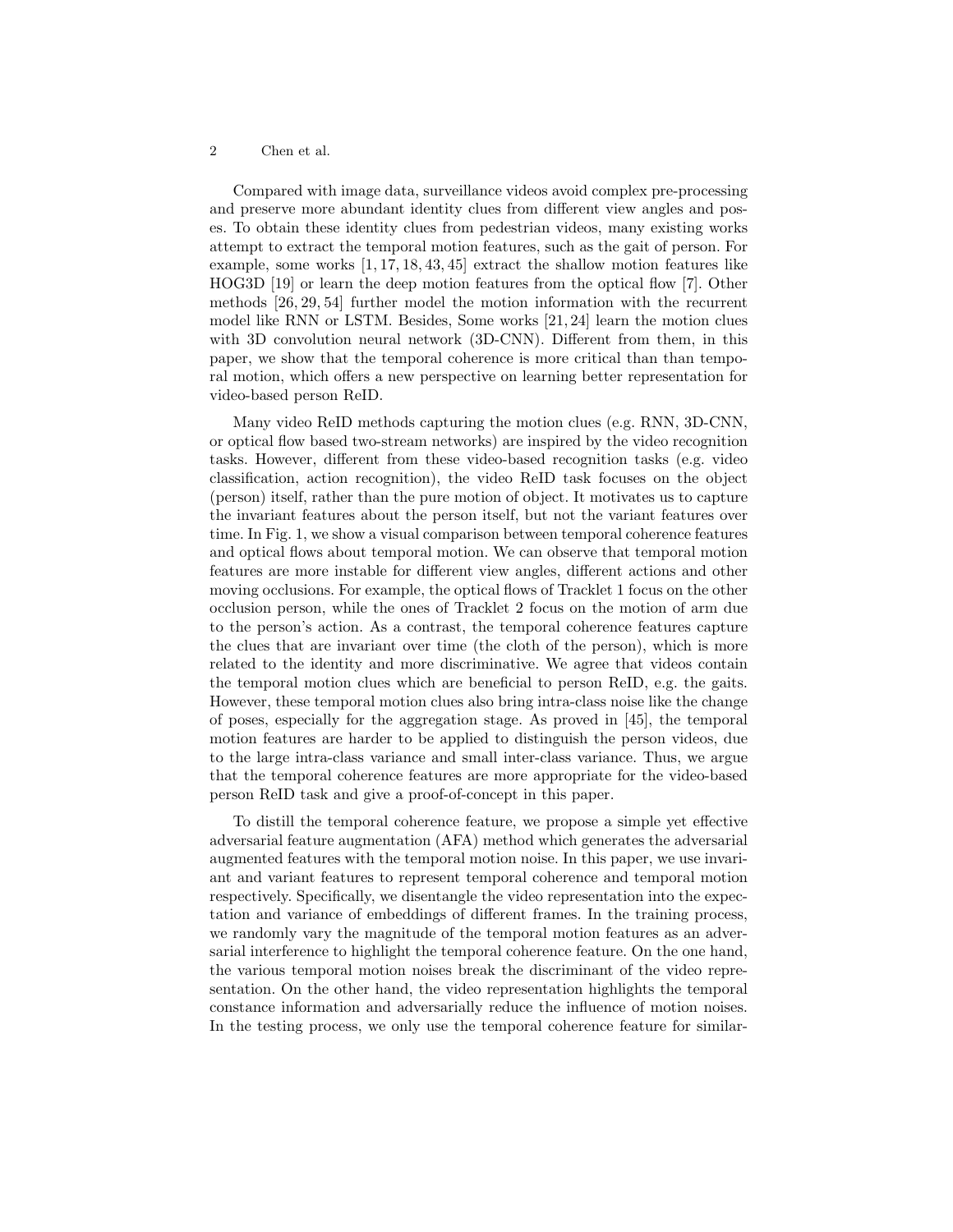

Fig. 1. The visual comparison between temporal coherence features and optical flows of temporal motion. For two tracklets from the same identity under different camera views, the temporal motion optical flows may vary dramatically due to different actions of one pedestrian, while the temporal coherence features are more discriminative since they focus on the invariance of the video.

ity measuring. AFA is a general module that can be readily incorporated into various video-based person ReID methods. It is lightweight and effective which brings significant performance improvement with negligible computing cost. We conduct experiments to verify our argument that the temporal coherence is more critical than the motion clues for video-based person re-identification. The consistent improvements on three challenging datasets including MARS, iLIDS-VID, and DukeMTMC-VideoReID demonstrate the effectiveness of the proposed AFA method. We summarize the contributions of this work as:

- 1) We show that the temporal coherence is more critical than the motion clues, which offers a new perspective on learning better representation for videobased person ReID.
- 2) Based on the observation, we propose a simple yet effective method (AFA) to distill the temporal coherence features in an adversarial manner. The proposed AFA model is a lightweight and efficient component that can be readily incorporated into other methods.
- 3) We conduct extensive experiments to demonstrate the superiority of our AFA method, and achieve the state-of-the-art performance on several large scale video person ReID benchmarks.

# 2 Related Work

#### 2.1 Video-based Person Re-identification

Video sequences provide abundant and diverse person samples, which indicate more real sample distribution. For learning more robust representation from these video sequences, existing video-based person ReID methods mainly take great efforts to: 1) mine the motion clues in the person video; 2) aggregate the video sequence embeddings. To extract discriminative motion clues, many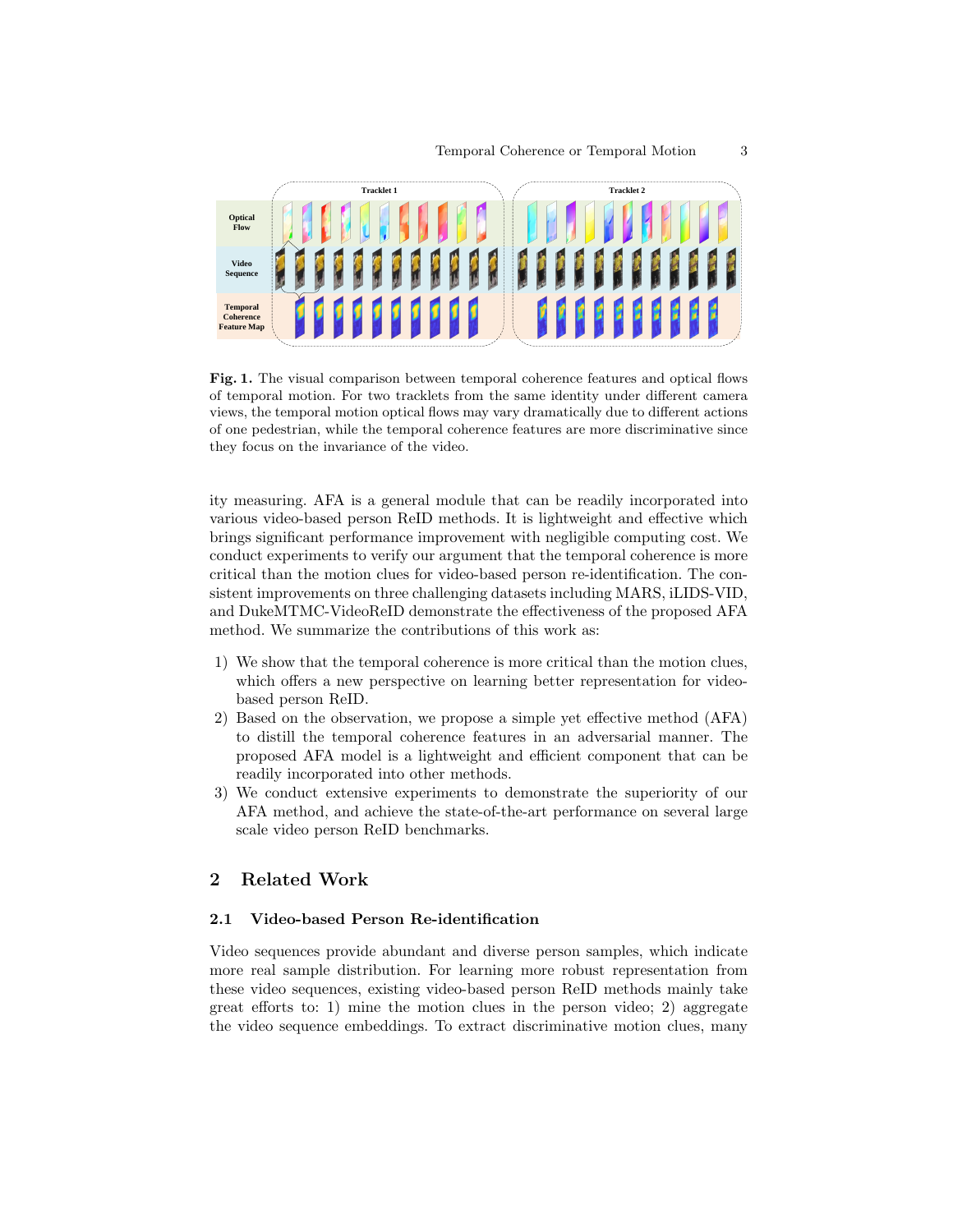early works [17, 18, 39, 45] directly employ the temporal motion features like HOG3D [19] as the extra features. While some deep learning methods [1, 26, 29, 43] learn the motion features from the optical flow [7]. In addition, many methods [26, 29, 44, 54] model the motion process with the recurrent model like RNN or LSTM. Recently, 3D convolution neural network [21, 24] (3D-CNN) has been applied for video person ReID to jointly learn the appearance and motion clues. Different from these methods which are mainly inspired by video (action) recognition methods, we argue that the temporal coherence is more critical than the motion clues for video-based person ReID, since the ReID focuses on the maker of the motion but not the motion itself. Thus, we focus on learning the robust temporal consecutive features of pedestrian videos rather than the temporal motion ones.

The aggregation of embeddings of the video sequence is another popular research field for video-based person ReID, which aims to obtain a discriminative video embedding from a sequence of image embeddings. As the baseline methods, [29, 54] apply a temporal pooling layer to average all embeddings of the video. While some attention based methods  $[1, 3, 4, 22, 28, 43]$  select key frames of the video to avoid the misleading from noisy frames. Besides, some works [30, 31] sequentially discard confounding frames until the last one, which enlarges the discrimination and reduce the computing cost for video matching. Despite these recent progresses, the aggregation is still difficult due to the large intra-video variance of different frames, especially when the temporal motion features are highlighted. To solve this problem, we distill the temporal coherence feature and reduce the variance of temporal embeddings in an adversarial manner.

## 2.2 Data Augmentation

Data augmentation is an explicit form of regularization to learn robustness representation and prevent deep models from overfitting by generating extra data. It gains great success in various fields, such as image classification [12, 36], object detection [27,32] and video analysis [8,40]. The common data augmentation strategies include flipping, cropping, rotation, color jittering, and adding noises. While Zhang *et al.* [46] proposed to use the convex combinations of pairs as the augmented data. Besides, many works [10, 52] apply the GAN to generate the augmented images. Data augmentation have been also applied for person ReID to learn robust representation. For example, Zhong et al. [53] selected a rectangle region in an image and erases its pixels with random values. While Huang et al. [16] adversarially occluded samples as the data augmentation. Different from these methods which augments data, our proposed AFA method distills the temporal coherence feature from video representation by adversarially augmenting the features. Inspired by these adversarial data augmentation methods, we disentangle the video representation into temporal coherence and temporal motion parts and generate the adversarial augmented features with the variable temporal motion features.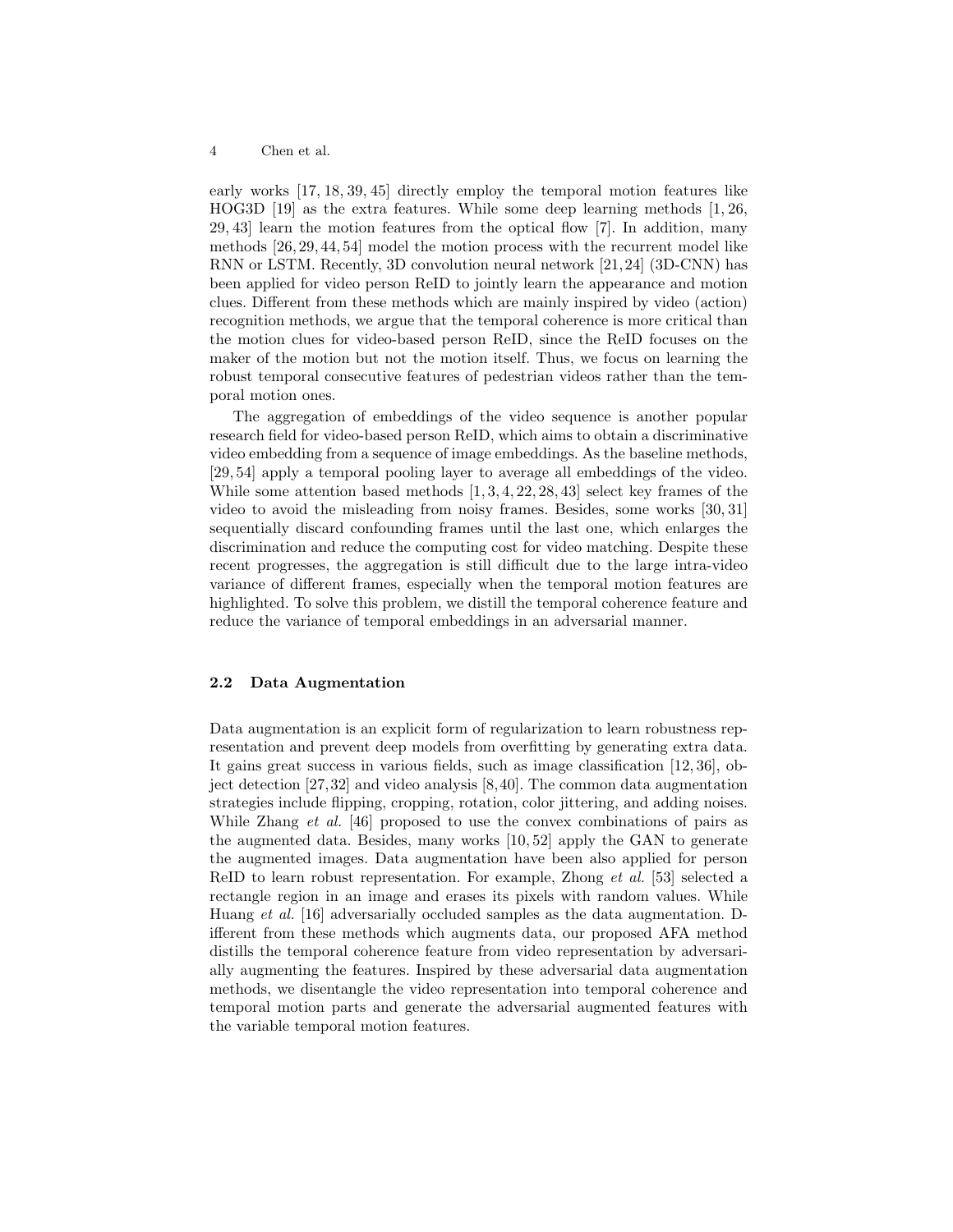

Fig. 2. Illustration of the training process of the adversarial feature augmentation method. The AFA model takes the video representation as input and disentangles it into temporal coherence and temporal motion parts. Then, the AFA model changes the scale of temporal motion features by an adversarial coefficient generated from the Gaussian distribution. The original temporal coherence features and the changed motion features are fused as the new augmented video representation. Finally, the temporal coherence features, temporal motion features and the augmented video representation are feed into the objective functions. The AFA model can be readily incorporated into any video ReID system as a general component. Best viewed in color.

# 3 Approach

In this section, we first present our adversarial feature augmentation (AFA) method and then employ it to distill the temporal coherence features for video ReID. Finally, we describe the optimization procedure and implementation details for the proposed AFA method.

## 3.1 Adversarial Feature Augmentation

Many existing works focus on extracting temporal motion features for videobased person ReID, such as optical flow  $[1,43]$ , RNN  $[29,44,54]$ , and 3D-CNN  $[21,$ 24]. However, in this paper, we argue that the temporal coherence is more critical than the motion clues for the video-based person ReID task, since person ReID focuses on the maker of the motion but not the motion itself. To highlight the temporal coherence of video representation, we propose an adversarial feature augmentation (AFA) method which disentangles the video representation into temporal coherence and motion parts and randomly changes the temporal motion part as an adversarial noise for feature augmentation.

We first describe the feature disentangling process. As shown in Fig. 2, given the video representation which is learned by a CNN model  $\mathcal{X} = \mathcal{F}_{\theta}(\mathcal{V})$ , we disentangle the video representation into the temporal coherence and temporal motion parts as:

$$
\mathcal{X} = \mathcal{X}_C + \mathcal{X}_D,\tag{1}
$$

where  $\mathcal{X} = \{X^t \in R^d\}_{t=1:T}$  denotes the video representation, and  $\mathcal{X}_C$  and  $\mathcal{X}_D$ respectively denote the temporal coherence and motion features. The T is the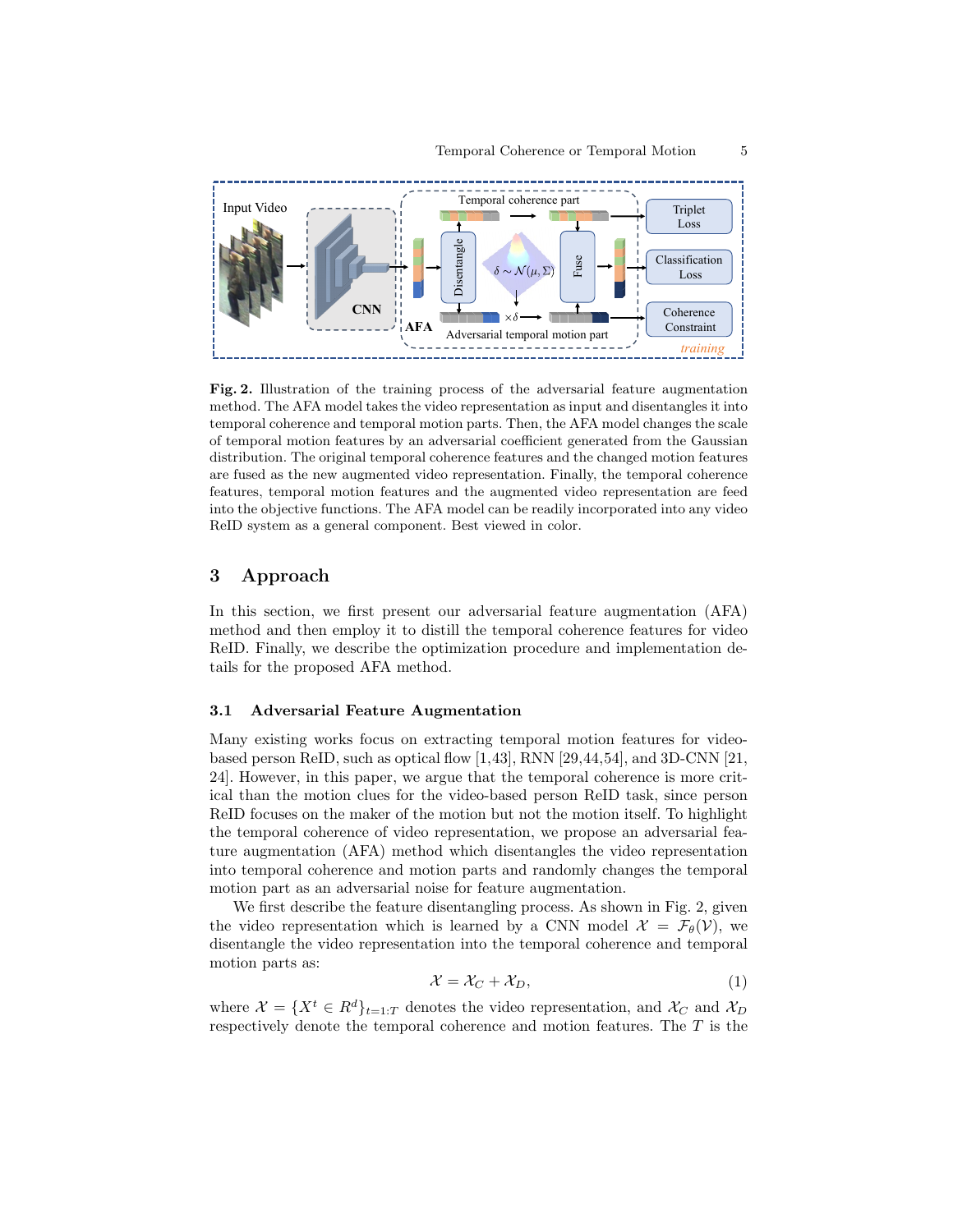number of video frames and  $X<sup>t</sup>$  is the visual embedding of the tth frame, and  $\theta$ denotes the parameters of the CNN. The temporal coherence feature  $\mathcal{X}_C$  represents the invariance in the video sequence. In the pedestrian video, the temporal coherence features mainly focus on the identity information which is invariant for different poses and views in different frames. While the temporal motion features  $\mathcal{X}_D$  represent the variety and motion in the video. These temporal motion features not only contain motion clues like gaits but also contain many noises such as pose changing. As quantitatively proved in Fig. 2 of [45], temporal motion features always have more ambiguities than temporal coherence.

Inspired by the prototypical network [33], we assume all embeddings of different frames  $\{X^t\}_{t=1:T}$  in the video lie in a manifold, and calculate the video prototype as the center of class:

$$
\mathcal{X}_C = \frac{1}{T} \sum_{X^t \in \mathcal{X}} X^t. \tag{2}
$$

This prototype  $\mathcal{X}_C \in \mathbb{R}^d$  denotes the temporal coherence part of the video representation, e.g. the identity information. Then we disentangle the temporal motion features from the video representation as:

$$
\mathcal{X}_D = \{ X_D^t \in R^d | X_D^t = X^t - \mathcal{X}_C \}. \tag{3}
$$

In above definition, we classify all other clues as the temporal motion features except for the identity-related temporal coherence. These temporal motion features may include the motions, the varying backgrounds and other noises. In this paper, we regard temporal motion features as the adversarial noises and utilize them to distill the temporal coherence features.

Given the disentangled temporal coherence and temporal motion features, we design an adversarial coefficient  $\delta$  to generate the adversarial features as:

$$
\mathcal{X}' = \{X'^t | X'^t = \mathcal{X}_C + \delta X_D^t\},\tag{4}
$$

where  $\mathcal{X}'$  is the augmented new feature with the various motion noise as shown in Fig. 2. The adversarial coefficient  $\delta$  randomly varies in the training stage following a Gaussian distribution  $\mathcal{N}$ :

$$
\delta \sim \mathcal{N}(\mu = 1, \Sigma),\tag{5}
$$

where  $\mu = 1$  indicates the expectation of adversarial coefficient is 1, and the standard deviation  $\Sigma$  is a hyperparameter to control the amplitude of the noise. The larger standard deviation indicates to increase the noises. In the experiments, we set the standard deviation as  $\Sigma = 0.025$ .

In the training process, we sample  $\delta$  to generate the adversarial augmented features with the temporal motion noise. These variable temporal motion noises break the discriminant, while the video representation will highlight the temporal constance information and adversarially reduce the influence from motion noise. By the adversarial training for these motion noise, the learned video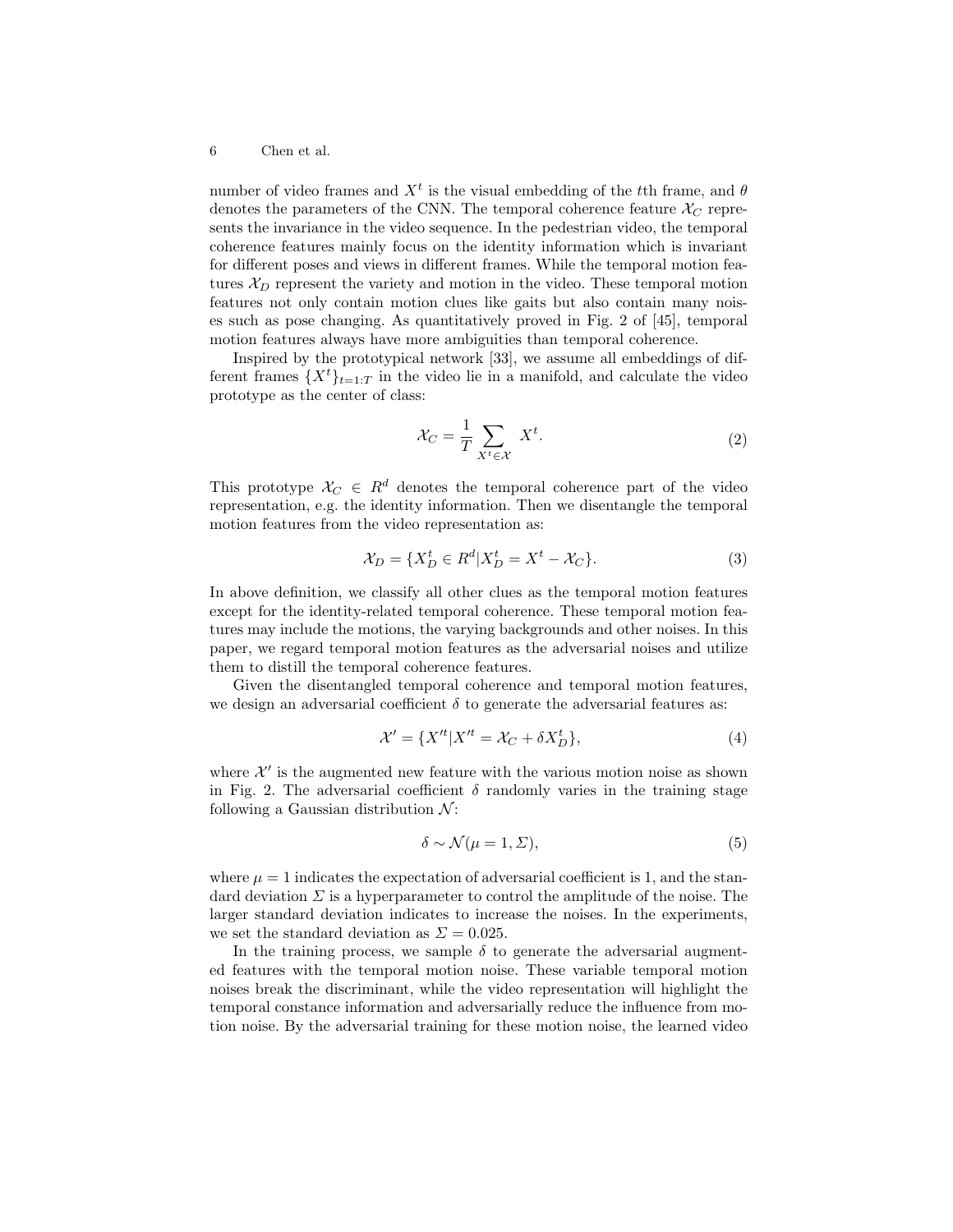representation can be robust for the large intra-class variance, including different poses, occlusions, and cluttered background. Note that, compared with the baseline model, our AFA model only introduces a pool layer with negligible computing cost. While in the testing, we fixed  $\delta = 0$ , which is equal to remove the adversarial feature augmentation and only use the temporal coherence features  $\mathcal{X}_C$  for evaluation. It requires **no** extra cost in the inference process.

## 3.2 Optimization

Given the new video feature  $\mathcal{X}'$  augmented by our adversarial feature augmentation method, we optimize it to reduce the influence from motion noise. Instead of calculating the objective function with the single video representation which is aggregated from the embeddings of the video sequence, we separately optimize each augmented feature  $X<sup>tt</sup>$  to constrain the temporal coherence of the video representation.

The objective function of our method is formulated as follows:

$$
\mathcal{L}(\mathcal{X}', \mathcal{X}_C, \mathcal{X}_D) = \mathcal{L}_{cls}(\mathcal{X}') + \mathcal{L}_{tri}(\mathcal{X}_C) + \lambda \mathcal{L}_{coh}(\mathcal{X}_D),
$$
\n(6)

which contains three parts: classification loss, triplet loss, and coherence constraint. The  $\lambda$  is a rate to balance different loss functions.

1) Classification Loss: We apply the cross entropy loss function as the classification loss to learn the identify-specific video representation. For each augmented feature  $X'^t \in \mathcal{X}'$ , we first apply a batch normalization layer before the classifier to normalize the scales, since the classification loss is sensitive to the scale of features. Then we calculate the predicted probabilities of each frame with a linear classifier:

$$
p^{k}(X'^{t}) = \frac{exp(W_{k}X'^{t})}{\sum_{j} exp(W_{j}X'^{t})},
$$
\n(7)

where  $W_k$  indicate the kth column of the linear classifier, and  $p^k(X^{\prime t})$  is the predicted probability of the frame  $X<sup>tt</sup>$  for kth class. Then we aggregate the classification results of the frames as the video-based classification result:

$$
p^{k}(\mathcal{X}') = \frac{1}{T} \sum_{t=1}^{T} p^{k}(X'^{t}).
$$
\n(8)

Classification results of all frames are concentrative to the same identity, which constraints the temporal coherence of the video representation. Finally, we apply the cross-entropy loss to supervise the classifier and representation model:

$$
\mathcal{L}_{cls}(\mathcal{X}') = \frac{1}{|\Omega|} \sum_{\mathcal{X}' \in \Omega} \sum_{k=1}^{K} y^k(\mathcal{X}') \log(p^k(\mathcal{X}')), \tag{9}
$$

where  $y^k(\mathcal{X}') = 1$  denotes the ground truth identity of the video clip  $\mathcal{X}'$  is k, and 0 denotes not. We use  $\Omega$  to denote the whole training set.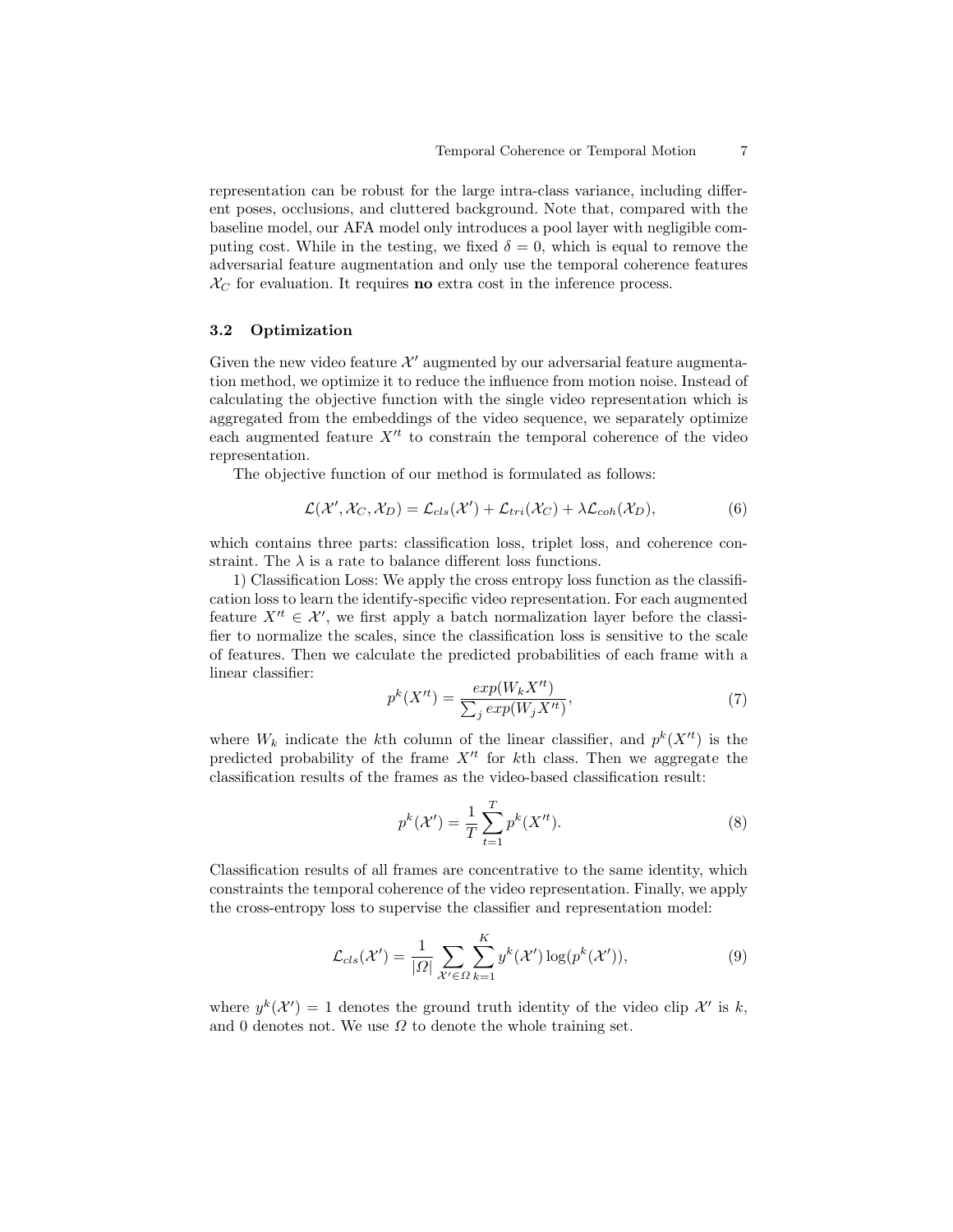Algorithm 1: Adversarial Feature Augmentation

- **Input:** Training video sequences:  $\{V\}$ , maximal iterative number I, The standard deviation coefficient Σ.
- **Output:** The parameters of video representation network  $\theta$ .
- 1: Initialize  $\theta$ ;
- 2: for  $i = 1, 2, ..., I$  do
- 3: Randomly select a batch of video sequences from  $\{\mathcal{V}\};$
- 4: Obtain the original adversarial coefficient  $\mathcal{X}$ ;
- 5: Disentangle the video representation into temporal coherence and temporal motion parts as  $(1), (2), (3)$ ;
- 6: Generate an adversarial coefficient  $\lambda$  from a Gaussian distribution as (5);
- 7: Obtain the augmentation video representation  $\mathcal{X}'$  as (4);
- 8: Update  $\theta \leftarrow -\frac{\partial}{\partial \theta} \mathcal{L}(\mathcal{X}', \mathcal{X}_C, \mathcal{X}_D)$  as (6);
- 9: end for
- 10: return  $\theta$

2) Triplet Loss: We employ the triplet loss function [13] to preserve the rank relationship among a triplet of samples with a large margin, which increases the inter-class distance and reduces the intra-class one. The triplet loss is directly applied on the temporal coherence features to increase the discriminative ability:

$$
\mathcal{L}_{tri}(\mathcal{X}_C) = \sum_{\mathcal{X}_C \in \Omega} \left[ ||\mathcal{X}_C - \mathcal{X}_C^+||_2^2 - ||\mathcal{X}_C - \mathcal{X}_C^-||_2^2 + m \right]_+, \tag{10}
$$

where  $[\cdot]_+$  indicates the max function  $\max(0, \cdot)$ , and  $\mathcal{X}_C, \mathcal{X}_C^+, \mathcal{X}_C^-$  respectively denote as the temporal coherence features of the anchor, positive and negative sample in a triplet.  $m$  is a margin to enhance the discriminative ability of learned features. In the experiments, we apply the adaptive soft margin and hard negative mining strategies as [13] and measure the distance in the Euclidean space.

3) Coherence Constraint: To further distill the temporal coherence, we develop a coherence constraint loss, which reduces the influence of temporal motion parts. It is formulated as:

$$
\mathcal{L}_{coh}(\mathcal{X}_D) = \sum_{\mathcal{X}_D \in \Omega} ||\mathcal{X}_D||_2,
$$
\n(11)

where  $||\cdot||_2$  denotes the L2 norm. By this loss function, we aim that the scales of the temporal motion parts are limited. In other view, it is equal to apply a Mean Squared Error (MSE) loss to reduce the intra-class variance of video sequence. To explain the optimization more clearly, we provide Algorithm 1 to detail the learning process of our AFA method.

# 3.3 Implementation Details

We employed the ResNet-50 [37] as the basic backbone network for our AFA method in the experiments, and initialized it with the ImageNet pre-trained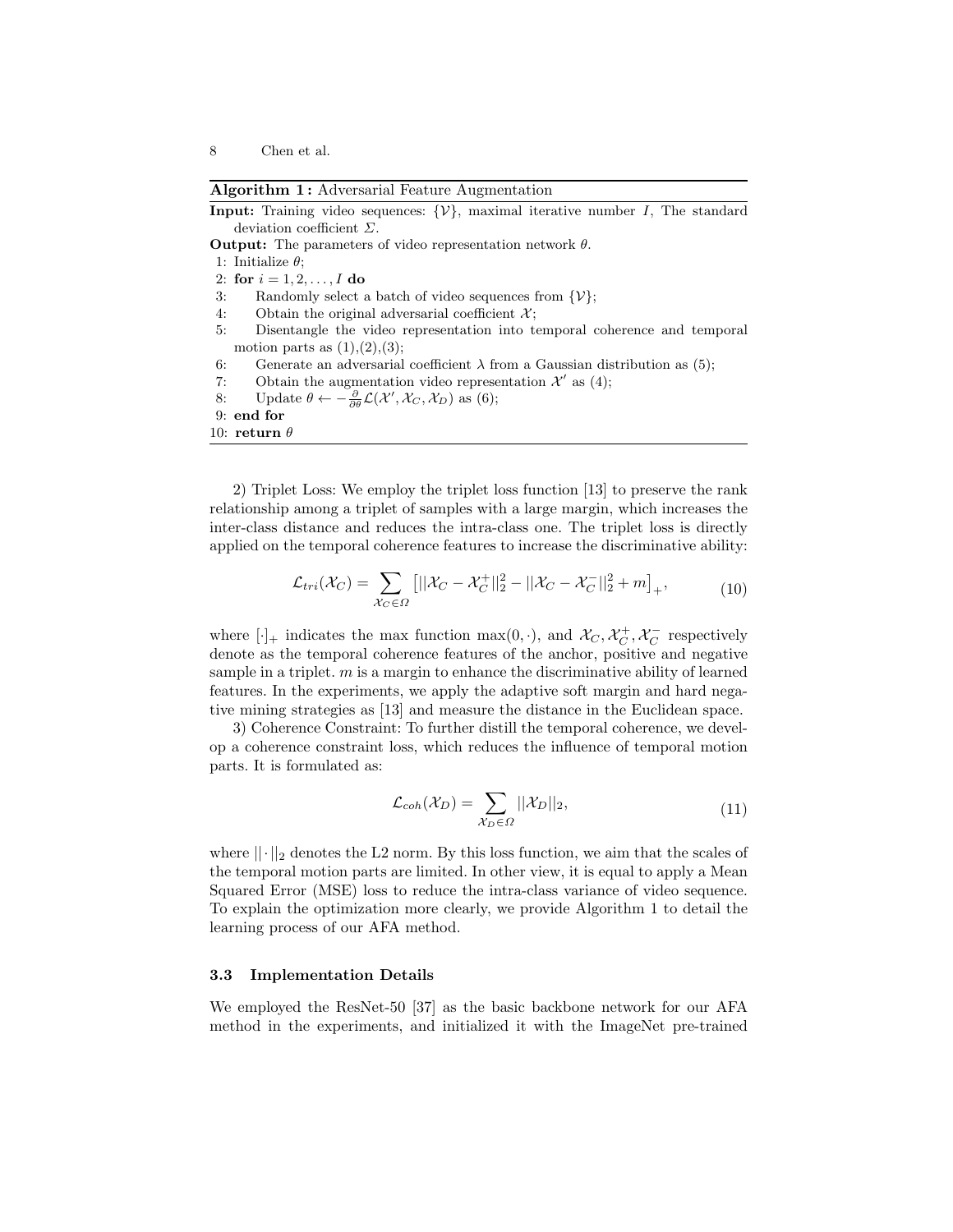| <b>Datasets</b>             |           |        |     |          | Identities Sequences Frames Cameras Splits Repetitions |  |
|-----------------------------|-----------|--------|-----|----------|--------------------------------------------------------|--|
| iLIDS-VID $\left 38\right $ | 300       | 600    | 73  | 150/150  | 10 times                                               |  |
| <b>MARS</b> [51]            | $1.261\,$ | 20.715 | 58  | 625/636  | 1 time                                                 |  |
| DukeV $[42]$                | 1.404     | 4.832  | 168 | 1702/702 | 1 time                                                 |  |

Table 1. The basic statistics of all datasets in the experiments.

parameters. In order to preserve the resolution of the image, we applied a convolution layer with  $\text{stride} = 1$ , instead of original  $\text{stride} = 2$  convolution layer in the last block of ResNet-50. During training, we apply two data augmentation methods including the horizontal flipping and the designed video-based random erasing. This video random erasing data augmentation method erases the same region for all frames in the same clip, to overcame the partial occlusions. In each mini-batch, we randomly selected 8 individuals and sampled 4 video clips for each individual. Each video clips consists of 7 images for MARS and iLIDS-VID datasets, and 9 images for DukeMTMC-VideoReID dataset, since the video sequences in the DukeMTMC-VideoReID dataset are longer than others. Besides, we only use the optical flows for iLIDS-VID since the better manual alignment. Each input image is resized as  $256 \times 128$ . The standard deviation coefficient  $\Sigma$ in adversarial coefficient distribution and the balance rate  $\lambda$  of loss functions are respectively set as 0.025 and 0.1 in the experiments. We trained our model for 200 epochs in total by the Adam optimizer. The initial learning rate was 0.0001 and was divided by 10 every 50 epochs. The weight decay factor for L2 regularization was set to 0.00001. During evaluation, we removed the feature augmentation part and used the temporal coherence features for evaluation. We employed the Euclidean distance as the metric to measure the similarity of two features. All experiments were implemented with PyTorch 1.3.1 on 2 Nvidia GTX 1080Ti GPUs. Taking MARS dataset as the example, the whole training process took about 2.4 hours with data-parallel acceleration.

### 4 Experiments

In the experiments, we evaluated our method on three public video-based person ReID benchmarks. We compared the proposed method with other state-of-theart approaches and conducted ablation studies and parameter analysis to analyze our AFA model. In addition, we conducted the transfer testing on the crossdataset to investigate the generalization ability.

## 4.1 Datasets and Settings

We conducted experiments on three challenging datasets including iLIDS-VID [38], MARS [51], and DukeMTMC-VideoReID [42]. The detailed statistics and evaluation protocols of all datasets are summarized in Table 1. The iLIDS-VID dataset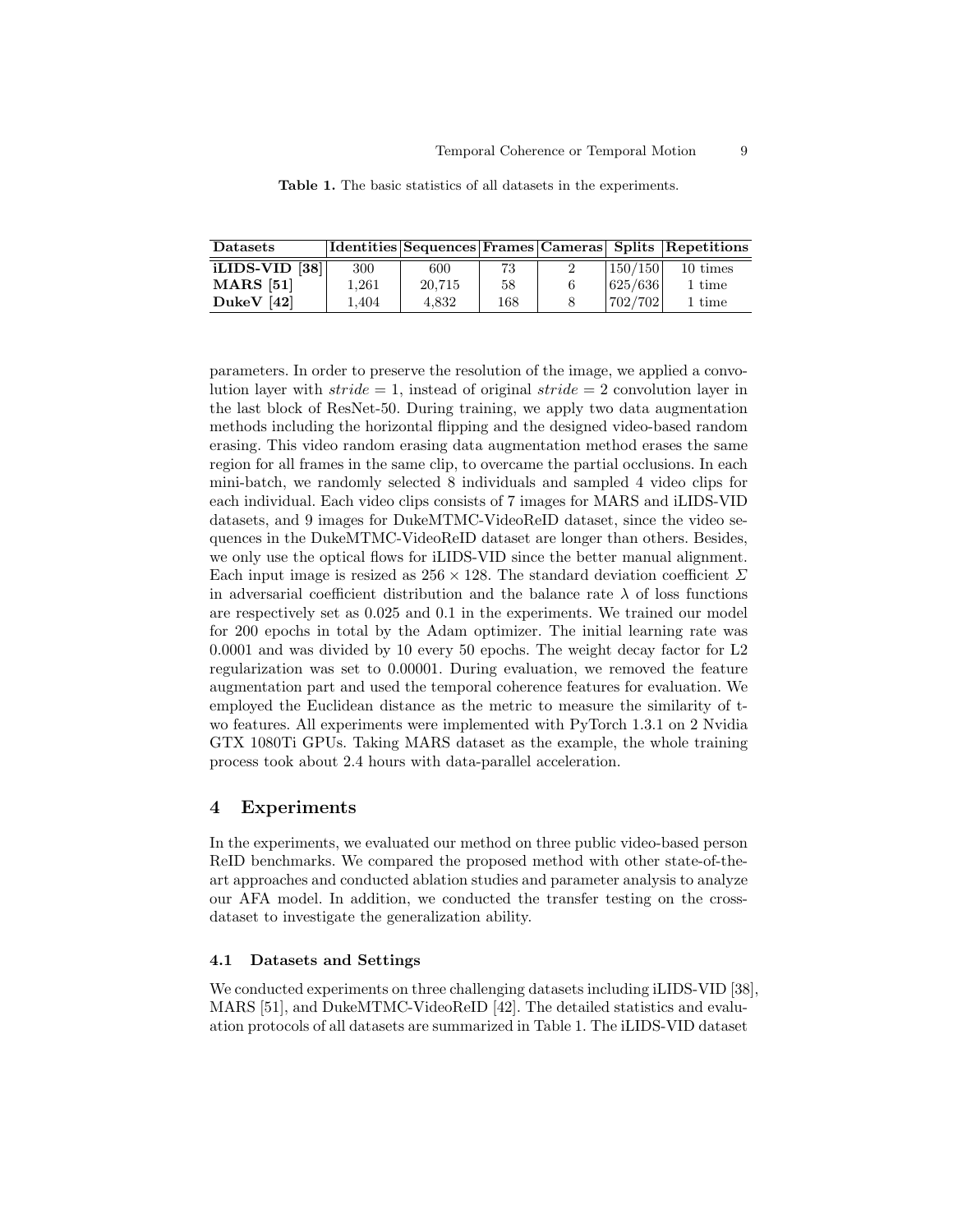contains 600 sequences of 300 pedestrians under two camera views. MARS is one of the largest public video ReID dataset, including 1261 persons and around 20000 video sequences captured by 6 cameras. Different from other datasets, the video sequences of the MARS dataset are detected with DPM detector [9], and tracked by the GMMCP tracker [6], instead of hand-drawn bounding boxes. These bounding boxes are always misaligned which causes the large intra-class variances. DukeMTMC-VideoReID [42] is another large-scale video-based benchmark, which comprises around 4,832 videos from 1,404 identities. In the following description, we use the abbreviation "DukeV" to represent the DukeMTMC-VideoReID dataset for convenience. The video sequences in the DukeV dataset are longer than videos in other datasets, which contain 168 frames on average.

In the experiments, we adopt the protocol of [38] for iLIDS-VID datasets, which repeated experiments 10 times and calculated the average accuracy. In each repeat, the dataset was randomly split into equal-sized training and testing sets, where the videos from the first camera view are regarded as the query set and the other as the gallery set. For a fair comparison, we selected the identical 10 splits as [38], instead of random splits, to avoid the experimental bias from dataset splitting. For MARS and DukeV datasets, we followed the settings as  $[15, 20, 35]$ . Note that, all the experiments are **NOT** applied the re-ranking tricks in the evaluation. We resort to both cumulative matching characteristic (CMC) curves and mean Average Precision (mAP) as evaluation metrics.

## 4.2 Comparison with the State-of-the-Art Methods

As shown in the Table 2 and Table 3, we respectively compared our method with other SOTA methods on the iLIDS-VID, MARS, and DukeV datasets. We can observe that the proposed AFA method achieves superior performance over other comparing methods by a large margin on all three benchmarks, which confirms the importance of the temporal coherence in the video-based person ReID task.

For iLIDS-VID and MARS datasets, we compared our AFA methods against 10 aggregation-based methods and other 9 methods with temporal feature learning. As shown in Table 2, we summarized the aggregation based methods in the top group and temporal feature learning methods in the bottom group. For both iLIDS-VID and MARS datasets, we achieved consistent improvement on Rank-1 and mAP performance.

DUKEV is a recently proposed large scale video ReID dataset, where only a limited number of works have been evaluated and reported. Table 3 shows the performance of our AFA method and other SOTA video ReID works including STA [11], VRSTC [15], COSAM [35], and GLTR [20]. Our AFA method outperformed all other methods by a large margin, which indicates that our AFA model is also appropriate for the long term videos.

# 4.3 Assumption Evaluation

In this paper, we argue the temporal coherence is more critical than the temporal motion for the video-based person ReID, and propose an AFA method to distill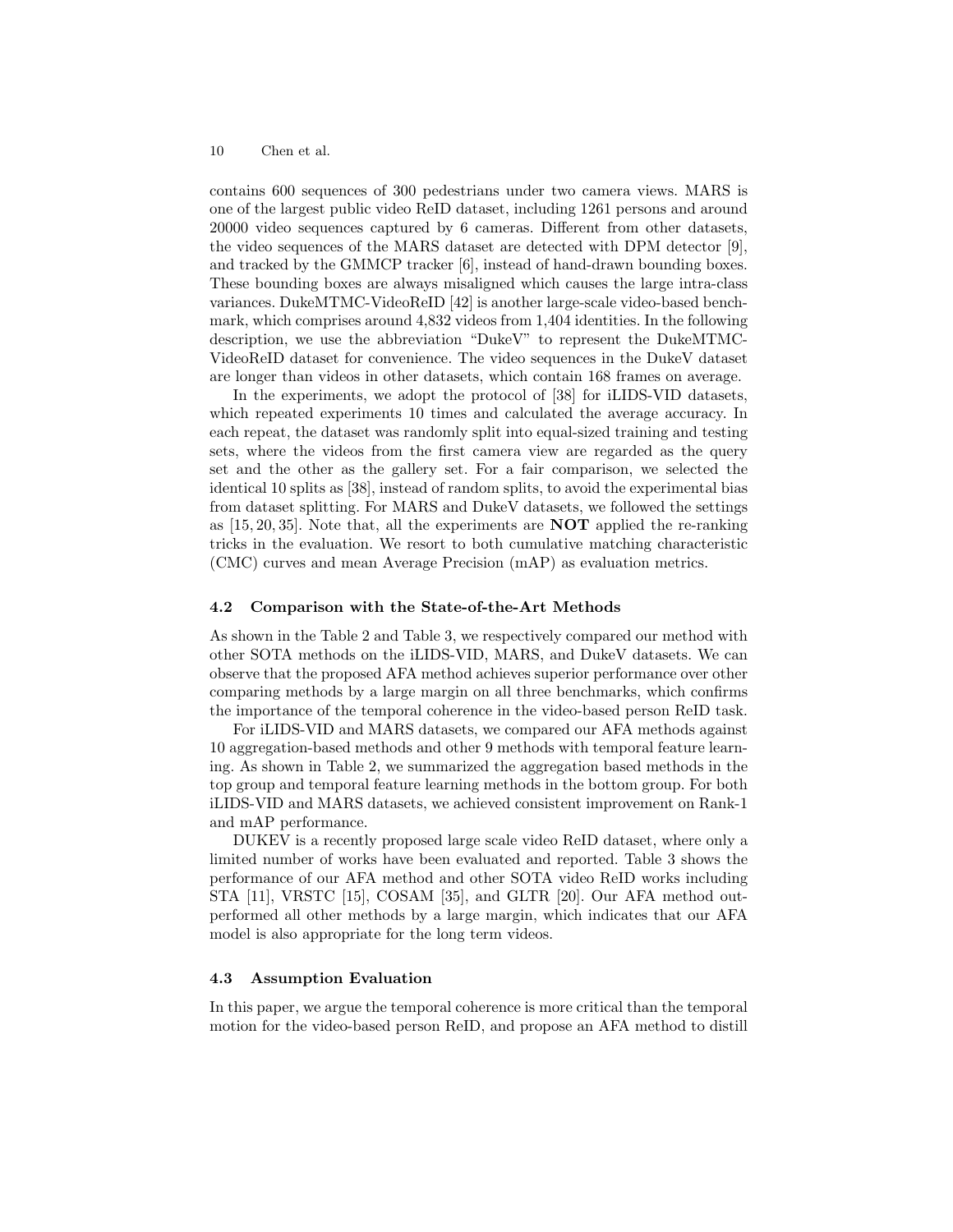| Method                 | Source           |                | iLIDS-VID      |                          | $\rm\,MARS$    |                |                          |
|------------------------|------------------|----------------|----------------|--------------------------|----------------|----------------|--------------------------|
|                        |                  | $\rm R1$       | R5             | $R_{20}$                 | R1             | R5             | mAP                      |
| $CNN+XQDA$ [51]        | <b>ECCV 2016</b> | 54.1           | 80.7           | 95.4                     | 65.3           | 82.0           | 47.6                     |
| QAN [28]               | <b>CVPR 2017</b> | 68.0           | 86.6           | 97.4                     | 73.7           | 84.9           | 51.7                     |
| ASTPN [43]             | <b>ICCV 2017</b> | 62.0           | 86.0           | 98.0                     | 44             | 70             | $\sim$                   |
| RQEN <sup>[34]</sup>   | <b>AAAI</b> 2018 | 76.1           | 92.9           | 99.3                     | 73.7           | 84.9           | 51.7                     |
| DRSTA [22]             | <b>CVPR 2018</b> | 80.2           | $\sim$ $ \sim$ | $\sim$ $-$               | 82.3           | $\sim$ $-$     | 65.9                     |
| $CSSA+CASE$ [1]        | <b>CVPR 2018</b> | 85.4           | 96.7           | 99.5                     | 86.3           | 94.7           | 76.1                     |
| SDM [47]               | <b>CVPR 2018</b> | 60.2           | 84.7           | 95.2                     | 71.2           | 85.7           |                          |
| STAL [3]               | TIP 2019         | 82.8           | 95.3           | 98.8                     | 80.3           | 90.9           | 64.5                     |
| STA [11]               | AAAI 2019        | $\sim 10^{-1}$ | $\sim$ $ \sim$ | $\sim$ $-$               | 86.3           | 95.7           | 80.8                     |
| ADFDTA [50]            | <b>CVPR 2019</b> | 86.3           | 97.4           | 99.7                     | 87.0           | 95.4           | 78.2                     |
| DVR [39]               | TPAMI 2016       | 41.3           | 63.5           | 83.1                     | $\blacksquare$ | $\blacksquare$ |                          |
| $CNN+RNN$ [29]         | <b>CVPR 2016</b> | 58.0           | 84.0           | 96.0                     | 56             | 69             |                          |
| $AMOC + EpicFlow [26]$ | TCSVT 2017       | 68.7           | 94.3           | 99.3                     | 68.3           | 81.4           | 52.9                     |
| $TAM+SRM$ [54]         | <b>CVPR 2017</b> | 55.2           | 86.5           | 97.0                     | 70.6           | 90.0           | 50.7                     |
| $DSAN$ [41]            | TMM 2018         | 61.2           | 80.7           | 97.3                     | 69.7           | 83.4           | $\overline{\phantom{a}}$ |
| TRL [5]                | TIP 2018         | 57.7           | 81.7           | 94.1                     | 80.5           | 91.8           | 69.1                     |
| VRSTC [15]             | <b>CVPR 2019</b> | 83.4           | 95.5           | 99.5                     | 88.5           | 96.5           | 82.3                     |
| $COSAM$ [35]           | <b>ICCV 2019</b> | 79.6           | 95.3           | $\sim$                   | 84.9           | 95.5           | 79.9                     |
| GLTR [20]              | <b>ICCV 2019</b> | 86.0           | 98.0           | $\overline{\phantom{a}}$ | 87.0           | 95.8           | 78.5                     |
| AFA                    | ours             | 88.5           | 96.8           | 99.7                     | 90.2           | 96.6           | 82.9                     |

Table 2. Comparison with the state-of-the-art video-based person ReID methods on the iLIDS-VID and MARS datasets.

the main feature. To quantitatively evaluate which is better between temporal coherence and motion, we respectively supposed temporal coherence feature or motion feature is more important and applied AFA method to highlight them. As shown in the part (a) of Fig. 3, we compare the performance under these two assumptions on the MARS dataset. The red and blue curves respectively denote that we apply the AFA method to distill the temporal coherence and motion features. We can observe that using AFA method to distill the temporal coherence features obtains the dramatic improvement than the temporal motion based one. Furthermore, the performance steadily declines when we increase the standard deviation coefficient  $\Sigma$ , ( larger  $\Sigma$  indicates larger augmentation). It is because the motion features may contain many noises from the occlusions, pose changing and cluttered background. Compared with the intra-class noise, the effect from beneficial clues of the temporal motion (like gaits) is limited.

## 4.4 Ablation Studies

In this subsection, we evaluated the generality of our AFA method for different baseline models, and investigated the contributions of different components. We summarized the comparison results on the MARS dataset in different settings in Table 4 and separately analyzed each component as follows: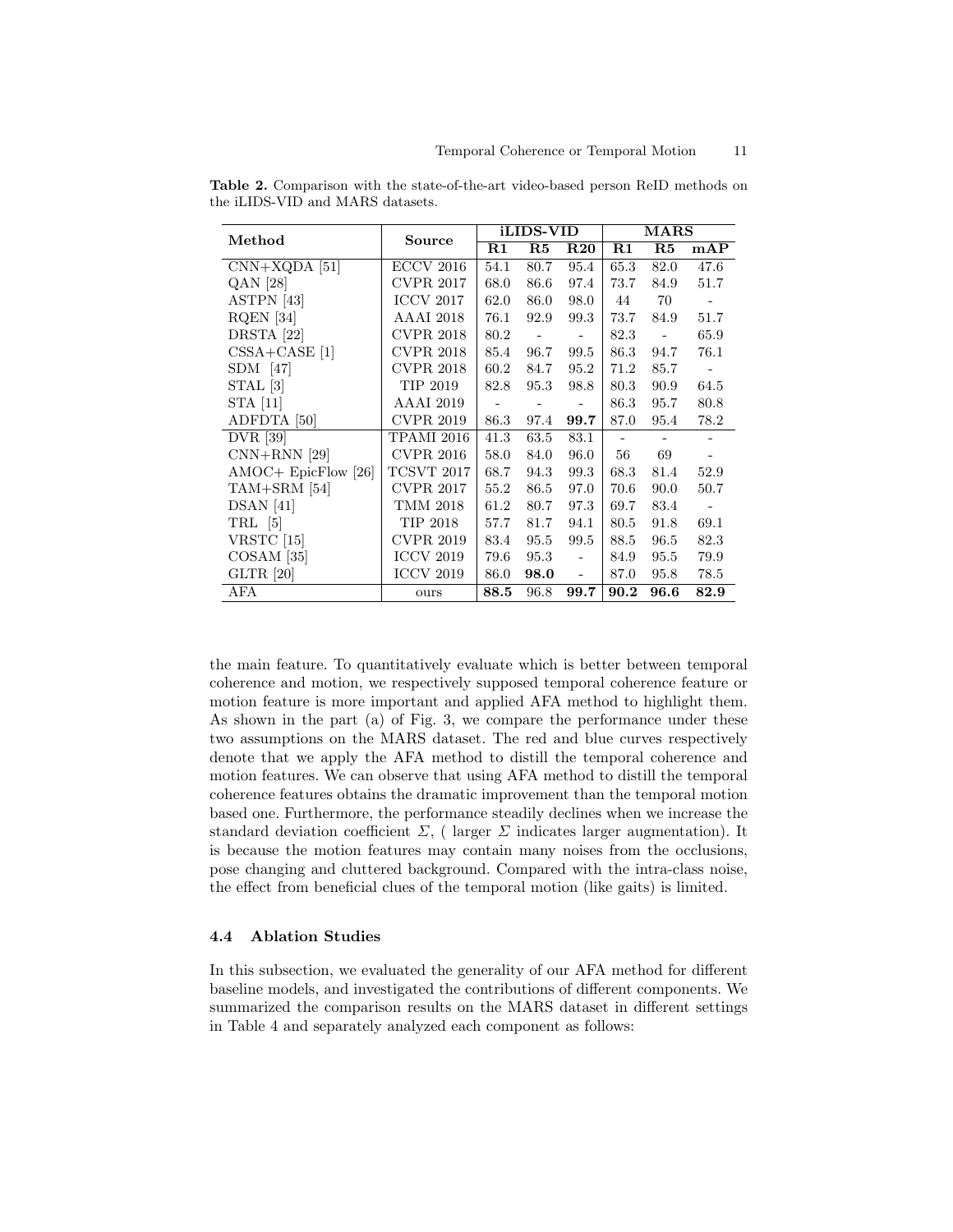| Method                | <b>Source</b>    | DukeMTMC-VideoReID |           |                 |                 |      |  |  |
|-----------------------|------------------|--------------------|-----------|-----------------|-----------------|------|--|--|
|                       |                  | $\mathbf{R}1$      | <b>R5</b> | R <sub>10</sub> | R <sub>20</sub> | mAP  |  |  |
| STA [11]              | <b>AAAI</b> 2019 | 96.2               | 99.3      | 99.6            |                 | 94.9 |  |  |
| VRSTC [15]            | <b>CVPR 2019</b> | 95.0               | 99.1      | 99.4            | $\sim 10^{-11}$ | 93.5 |  |  |
| COSAM <sup>[35]</sup> | <b>ICCV 2019</b> | 95.4               | 99.3      | $\sim$          | 99.8            | 94.1 |  |  |
| GLTR [20]             | <b>ICCV 2019</b> | 96.3               | 99.3      | $\sim$          | 99.7            | 93.7 |  |  |
| AFA                   | ours             | 97.2               | 99.4      | 99.7            | 99.9            | 95.4 |  |  |

Table 3. Comparison with the state-of-the-art video-based person ReID methods on the DukeMTMC-VideoReID dataset.

The generality for different baselines: We compared our AFA methods with two baselines, including original ResNet-50 [12] and QAN [28]. We implemented these two baselines with the same parameters and then added our AFA component. In the  $QAN^* + AFA$  setting, we apply the quality attention to obtain the temporal coherence features. As shown in the top part of Table 4, our AFA module can obviously improve the baseline network by distilling the temporal coherence features.

Loss functions: The loss functions of our method including three parts: triplet loss, cross-entropy loss, and MES-based coherence constraint loss. We compared and analyzed the effectiveness of different loss functions. We employed the triplet loss as the basic objective functions in our method and use the original ResNet-50 as the baseline model. As shown the bottom part of Table 4, we achieved a superior performance when we additionally employed the crossentropy loss to supervise the classification results of all frames are concentrative to the same identity. While the MES-based coherence constraint loss further promotes the performance. Note that both the ResNet-50 + AFA and  $L_{tri}$  +  $L_{cls} + L_{coh}$  settings denote the full AFA method. We display it twice in the both top and bottom parts of Table 4 for more clear comparison.

#### 4.5 Parameters Analysis

We conducted parameters analysis about the standard deviation coefficient  $\Sigma$ in adversarial coefficient distribution and the balance rate  $\lambda$  of loss functions.

Standard deviation coefficient  $\Sigma$ : In the AFA method, we randomly sample the adversarial coefficients  $\delta$  from a Gaussian distribution  $\mathcal N$  to generate the adversarial augmented features. The standard deviation coefficient  $\Sigma$  in the Gaussian distribution indicates the scale of the noisy temporal motion feature. In the part (a) of Fig. 3, the abscissa is the reciprocal of  $\Sigma$  and the ordinate denotes the performance on the MARS dataset. We observe that the performance is slightly lower when the standard deviation coefficient  $\Sigma$  is too large to interfere the training process.

**Balance rate**  $\lambda$ : We apply a trade-off parameter  $\lambda$  to balance different loss functions. Following the [35], we also set and fixed the rate between the triplet loss and cross-entropy loss as 1. In this subsection, we mainly discuss the balance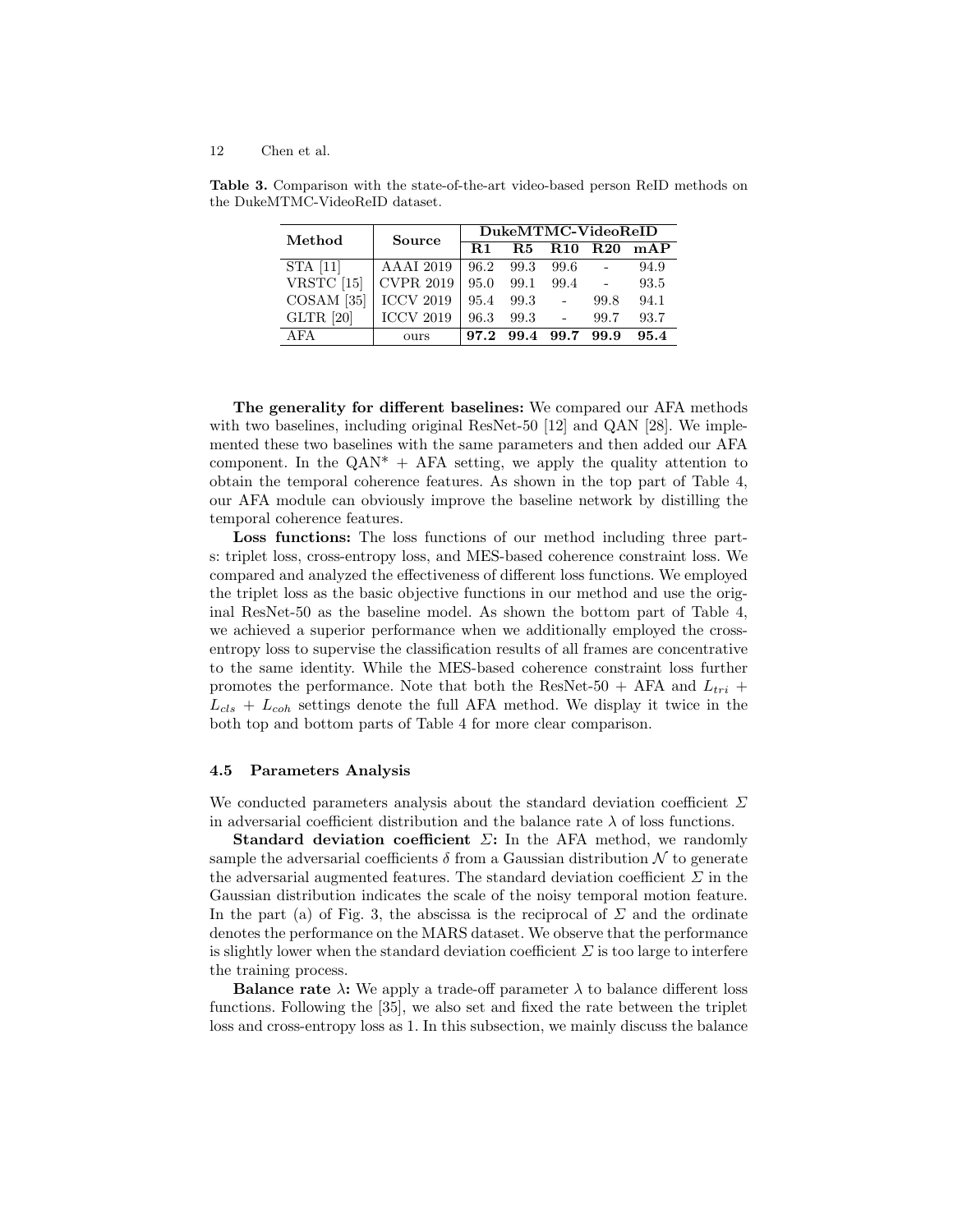| Method                        | <b>MARS</b>   |      |                 |      | DukeV |          |                        |      |
|-------------------------------|---------------|------|-----------------|------|-------|----------|------------------------|------|
|                               | $\mathbf{R}1$ | R.5  | R <sub>10</sub> | mAP  | R1    | $\bf R5$ | <b>R</b> <sub>10</sub> | mAP  |
| $ResNet-50$                   | 88.1          | 95.6 | 96.8            | 80.1 | 95.2  | 99.2     | 99.7                   | 94.3 |
| $QAN^*$                       | 88.6          | 95.2 | 96.9            | 80.9 | 95.5  | 98.8     | 99.6                   | 94.5 |
| $ResNet-50 + AFA$             | 90.2          | 96.6 | 97.6            | 82.9 | 97.2  | 99.4     | 99.7                   | 95.4 |
| $QAN^* + AFA$                 | 89.7          | 96.8 | 97.4            | 82.2 | 97.2  | 99.5     | 99.7                   | 95.5 |
| $L_{tri}$ only                | 85.3          | 93.2 | 95.4            | 78.7 | 94.3  | 98.9     | 99.3                   | 93.2 |
| $L_{tri} + L_{cls}$           | 89.8          | 96.2 | 97.2            | 82.6 | 96.6  | 99.3     | 99.7                   | 95.0 |
| $L_{tri} + L_{cls} + L_{coh}$ | 90.2          | 96.6 | 97.6            | 82.9 | 97.2  | 99.4     | 99.7                   | 95.4 |

Table 4. Ablation studies on the MARS and DUKEV datasets, including the evaluations of AFA model, different baselines, and loss functions. The \* indicates that the method is reproduced by ourself with the same backbone and hyperparameters of AFA.



Fig. 3. Parameters analysis on the MARS dataset about (a) the standard deviation coefficient  $\Sigma$  and (b) the balance rate  $\lambda$ .

rate on the coherence constraint loss. As shown in the part (b) in Fig. 3, the performance of different balance rates on the MARS dataset is stable, which indicates the robustness of the AFA method for the trade-off parameter of the coherence constraint loss.

#### 4.6 Cross-Dataset Evaluation

In real surveillance systems, it requires intensive human labor to label overwhelming amount of data for training model. Thus, the cross-dataset evaluation is an important evaluation metric for person ReID systems, which measures the generalization ability of the ReID model for unseen persons and scenes. Many existing works [3, 28, 29] have conducted this cross-dataset evaluation, which train the model on the iLIDS-VID [38] dataset and test it on PRID-2011 [14].

However, this experimental setting has two main problems. First, the performance is unstable for different splits of the iLIDS-VID and PRID-2011 datasets. Thus, the comparisons from different works may be unfair. Second, the scales of the iLIDS-VID and PRID-2011 datasets are limited, which are not enough to represent the real surveillance system environment. For above reasons, we pro-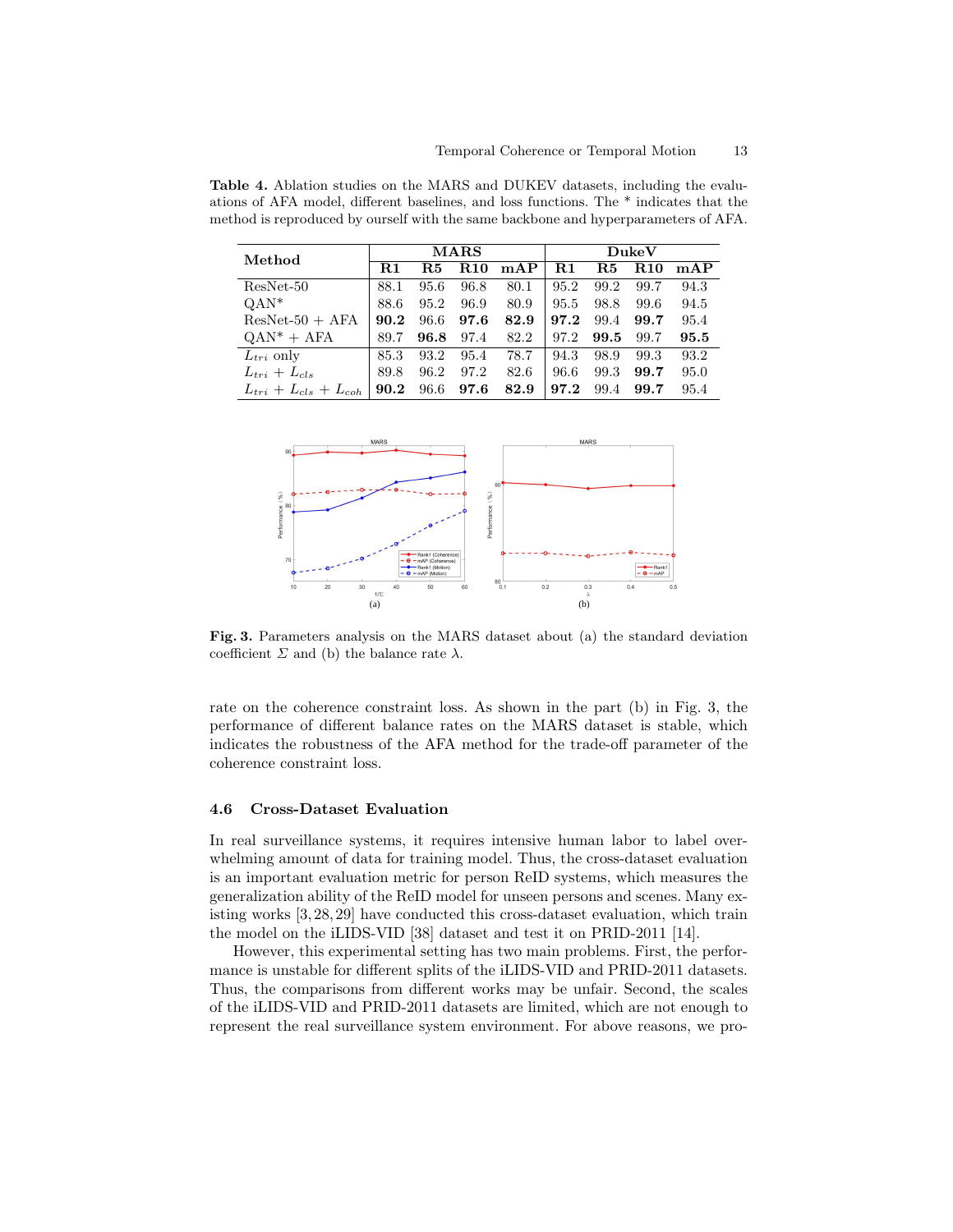Table 5. Cross dataset evaluations between the MARS and DukeV datasets. The \* indicates that the method is reproduced by ourself with the same backbone and hyperparameters of our AFA method.

|                                                                                                  | $\mathrm{MARS} \rightarrow \mathrm{DukeV} \quad   \quad \mathrm{DukeV} \rightarrow \mathrm{MARS}$ |  |  |                                                                                                | Method $R1 R5 R10 MAP R1 R5 R10 MAP$ |  |  |  |
|--------------------------------------------------------------------------------------------------|---------------------------------------------------------------------------------------------------|--|--|------------------------------------------------------------------------------------------------|--------------------------------------|--|--|--|
|                                                                                                  |                                                                                                   |  |  |                                                                                                |                                      |  |  |  |
| Baseline 37.6 56.3 63.9 31.8 43.3 58.6 64.5 23.8<br>QAN* 38.9 59.3 64.5 33.0 43.3 58.8 64.6 24.1 |                                                                                                   |  |  |                                                                                                |                                      |  |  |  |
| $OAN^*$                                                                                          |                                                                                                   |  |  |                                                                                                |                                      |  |  |  |
| AFA                                                                                              |                                                                                                   |  |  | $\begin{array}{ ccccccccc } 41.5 & 59.1 & 67.0 & 34.6 & 44.2 & 58.8 & 64.6 & 24.5 \end{array}$ |                                      |  |  |  |

pose to use the MARS and DUKEV datasets for cross-dataset evaluation, which both are large-scale benchmarks with the single fixed split.

As shown in Table 5, we trained the model with the data in the MARS dataset and tested it with the samples in the DukeV dataset, and vice versa. We compared the generalization abilities of the ResNet-50 baseline, QAN [28], and our AFA method. All the methods are using the similar backbone network and hyperparameters. For both evaluation settings, our AFA method obtained the superior performance than the baseline method and QAN method.

# 5 Conclusion

In this work, we have argued that the temporal coherence is more critical than motion clues for the video based person ReID task. To distill these temporal coherence clues, we have proposed an adversarial feature augmentation (AFA) method, which disentangles the video representation into the temporal coherence and temporal motion parts and highlights the temporal coherence features by generating the adversarial augmented features with the variable temporal motion noise. The proposed AFA model can be incorporated into other video ReID methods with negligible cost, as a general lightweight component. Extensive experimental results demonstrate the importance the temporal coherence and validate the effectiveness of our AFA approach.

# Acknowledge

This work was supported in part by the National Key Research and Development Program of China under Grant 2017YFA0700802, in part by the National Natural Science Foundation of China under Grant 61822603, Grant U1813218, Grant U1713214, and Grant 61672306, in part by Beijing Natural Science Foundation under Grant No. L172051, in part by Beijing Academy of Artificial Intelligence (BAAI), in part by a grant from the Institute for Guo Qiang, Tsinghua University, in part by the Shenzhen Fundamental Research Fund (Subject Arrangement) under Grant JCYJ20170412170602564, and in part by Tsinghua University Initiative Scientific Research Program.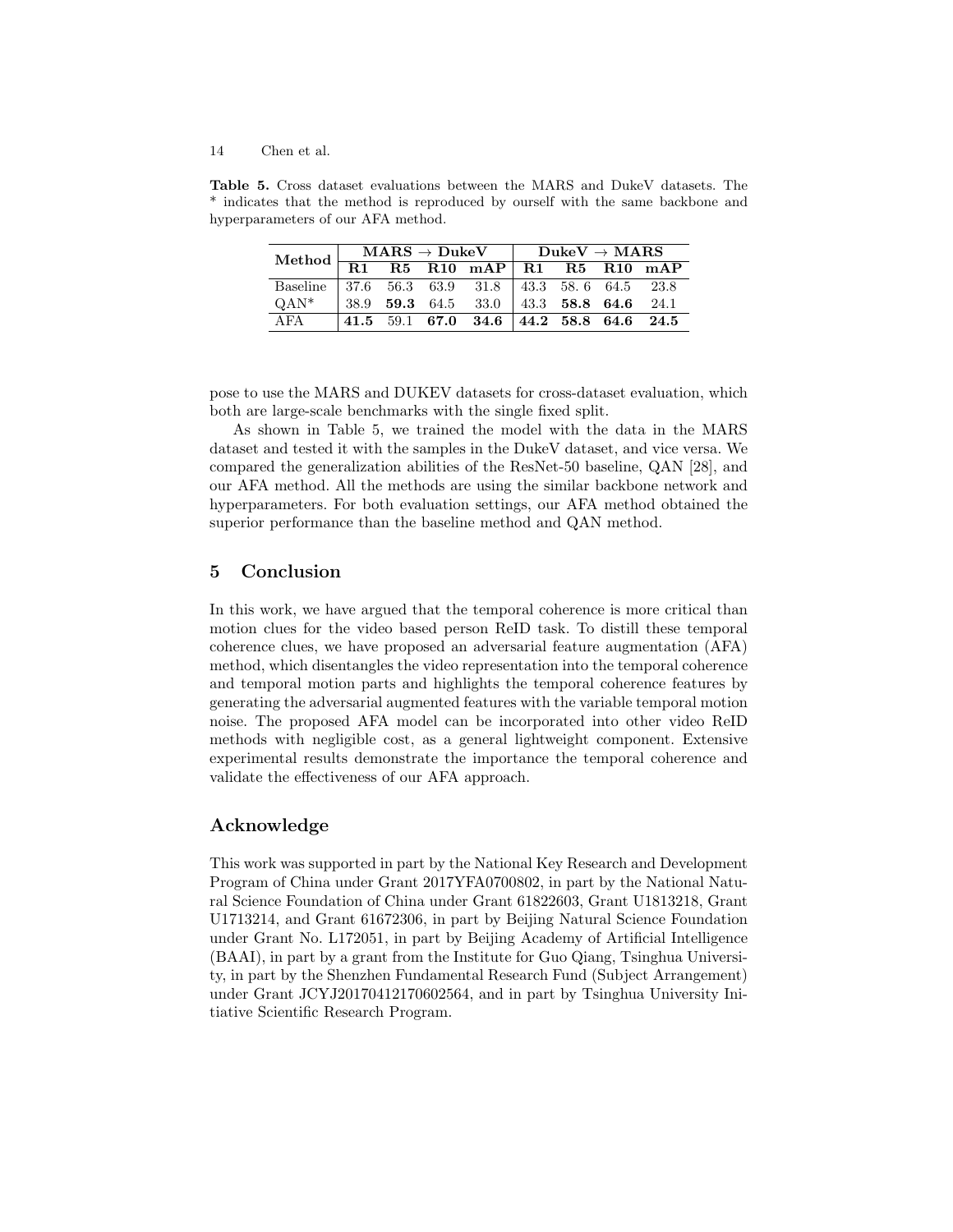# References

- 1. Chen, D., Li, H., Xiao, T., Yi, S., Wang, X.: Video person re-identification with competitive snippet-similarity aggregation and co-attentive snippet embedding. In: CVPR. pp. 1169–1178 (2018)
- 2. Chen, G., Lin, C., Ren, L., Lu, J., Zhou, J.: Self-critical attention learning for person re-identification. In: ICCV. pp. 9637–9646 (2019)
- 3. Chen, G., Lu, J., Yang, M., Zhou, J.: Spatial-temporal attention-aware learning for video-based person re-identification. TIP  $28(9)$ ,  $4192-4205$   $(2019)$
- 4. Chen, G., Lu, J., Yang, M., Zhou, J.: Learning recurrent 3d attention for videobased person re-identification. TIP 29, 6963–6976 (2020)
- 5. Dai, J., Zhang, P., Wang, D., Lu, H., Wang, H.: Video person re-identification by temporal residual learning. TIP (2018)
- 6. Dehghan, A., Modiri Assari, S., Shah, M.: Gmmcp tracker: Globally optimal generalized maximum multi clique problem for multiple object tracking. In: CVPR. pp. 4091–4099 (2015)
- 7. Dosovitskiy, A., Fischer, P., Ilg, E., Hausser, P., Hazirbas, C., Golkov, V., Van Der Smagt, P., Cremers, D., Brox, T.: Flownet: Learning optical flow with convolutional networks. In: ICCV. pp. 2758–2766 (2015)
- 8. Feichtenhofer, C., Fan, H., Malik, J., He, K.: Slowfast networks for video recognition. In: ICCV. pp. 6202–6211 (2019)
- 9. Felzenszwalb, P.F., Girshick, R.B., McAllester, D., Ramanan, D.: Object detection with discriminatively trained part-based models. TPAMI 32(9), 1627–1645 (2010)
- 10. Frid-Adar, M., Klang, E., Amitai, M., Goldberger, J., Greenspan, H.: Synthetic data augmentation using gan for improved liver lesion classification. In: ISBI. pp. 289–293. IEEE (2018)
- 11. Fu, Y., Wang, X., Wei, Y., Huang, T.: Sta: Spatial-temporal attention for largescale video-based person re-identification. In: AAAI (2019)
- 12. He, K., Zhang, X., Ren, S., Sun, J.: Deep residual learning for image recognition. In: CVPR. pp. 770–778 (2016)
- 13. Hermans, A., Beyer, L., Leibe, B.: In defense of the triplet loss for person reidentification. arXiv (2017)
- 14. Hirzer, M., Beleznai, C., Roth, P.M., Bischof, H.: Person re-identification by descriptive and discriminative classification. In: SCIA. pp. 91–102 (2011)
- 15. Hou, R., Ma, B., Chang, H., Gu, X., Shan, S., Chen, X.: Vrstc: Occlusion-free video person re-identification. In: CVPR (June 2019)
- 16. Huang, H., Li, D., Zhang, Z., Chen, X., Huang, K.: Adversarially occluded samples for person re-identification. In: CVPR. pp. 5098–5107 (2018)
- 17. Karanam, S., Li, Y., Radke, R.J.: Person re-identification with discriminatively trained viewpoint invariant dictionaries. In: ICCV. pp. 4516–4524 (2015)
- 18. Karanam, S., Li, Y., Radke, R.J.: Sparse re-id: Block sparsity for person reidentification. In: CVPR Workshops. pp. 33–40 (2015)
- 19. Klaser, A., Marsza lek, M., Schmid, C.: A spatio-temporal descriptor based on 3dgradients. In: BMVC. pp. 1–10 (2008)
- 20. Li, J., Wang, J., Tian, Q., Gao, W., Zhang, S.: Global-local temporal representations for video person re-identification. In: ICCV (October 2019)
- 21. Li, J., Zhang, S., Huang, T.: Multi-scale 3d convolution network for video based person re-identification. In: AAAI. vol. 33, pp. 8618–8625 (2019)
- 22. Li, S., Bak, S., Carr, P., Wang, X.: Diversity regularized spatiotemporal attention for video-based person re-identification. In: CVPR. pp. 369–378 (2018)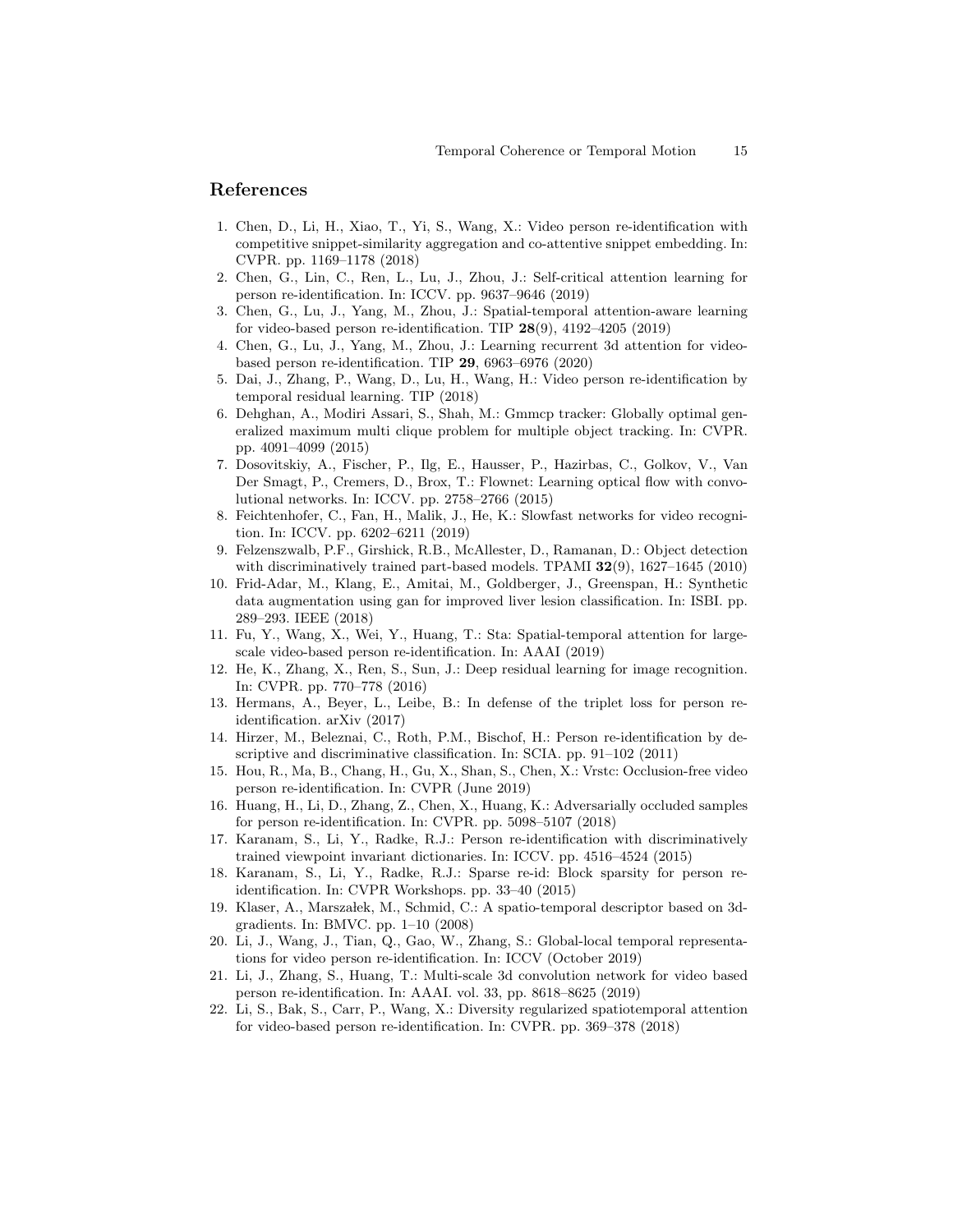- 16 Chen et al.
- 23. Li, W., Zhu, X., Gong, S.: Harmonious attention network for person reidentification. In: CVPR. p. 2 (2018)
- 24. Liao, X., He, L., Yang, Z., Zhang, C.: Video-based person re-identification via 3d convolutional networks and non-local attention. In: ACCV. pp. 620–634. Springer (2018)
- 25. Lin, J., Ren, L., Lu, J., Feng, J., Zhou, J.: Consistent-aware deep learning for person re-identification in a camera network. In: CVPR (2017)
- 26. Liu, H., Jie, Z., Jayashree, K., Qi, M., Jiang, J., Yan, S., Feng, J.: Video-based person re-identification with accumulative motion context. TCSVT 28(10), 2788– 2802 (2017)
- 27. Liu, W., Anguelov, D., Erhan, D., Szegedy, C., Reed, S., Fu, C.Y., Berg, A.C.: Ssd: Single shot multibox detector. In: ECCV. pp. 21–37 (2016)
- 28. Liu, Y., Yan, J., Ouyang, W.: Quality aware network for set to set recognition. In: CVPR (2017)
- 29. McLaughlin, N., Martinez del Rincon, J., Miller, P.: Recurrent convolutional network for video-based person re-identification. In: CVPR. pp. 1325–1334 (June 2016)
- 30. Ouyang, D., Shao, J., Zhang, Y., Yang, Y., Shen, H.T.: Video-based person reidentification via self-paced learning and deep reinforcement learning framework. In: ACM MM. pp. 1562–1570 (2018)
- 31. Rao, Y., Lu, J., Zhou, J.: Learning discriminative aggregation network for videobased face recognition and person re-identification. IJCV 127(6-7), 701–718 (2019)
- 32. Ren, S., He, K., Girshick, R., Sun, J.: Faster r-cnn: Towards real-time object detection with region proposal networks. In: NIPS. pp. 91–99 (2015)
- 33. Snell, J., Swersky, K., Zemel, R.: Prototypical networks for few-shot learning. In: NeurIPS. pp. 4077–4087 (2017)
- 34. Song, G., Leng, B., Liu, Y., Hetang, C., Cai, S.: Region-based quality estimation network for large-scale person re-identification. In: AAAI (2018)
- 35. Subramaniam, A., Nambiar, A., Mittal, A.: Co-segmentation inspired attention networks for video-based person re-identification. In: ICCV (October 2019)
- 36. Szegedy, C., Liu, W., Jia, Y., Sermanet, P., Reed, S., Anguelov, D., Erhan, D., Vanhoucke, V., Rabinovich, A.: Going deeper with convolutions. In: CVPR. pp. 1– 9 (2015)
- 37. Wang, F., Jiang, M., Qian, C., Yang, S., Li, C., Zhang, H., Wang, X., Tang, X.: Residual attention network for image classification. In: CVPR (2017)
- 38. Wang, T., Gong, S., Zhu, X., Wang, S.: Person re-identification by video ranking. In: ECCV. pp. 688–703 (2014)
- 39. Wang, T., Gong, S., Zhu, X., Wang, S.: Person re-identification by discriminative selection in video ranking. TPAMI 38(12), 2501–2514 (2016)
- 40. Wang, X., Girshick, R., Gupta, A., He, K.: Non-local neural networks. In: CVPR. pp. 7794–7803 (2018)
- 41. Wu, L., Wang, Y., Gao, J., Li, X.: Where-and-when to look: Deep siamese attention networks for video-based person re-identification. TMM (2018)
- 42. Wu, Y., Lin, Y., Dong, X., Yan, Y., Ouyang, W., Yang, Y.: Exploit the unknown gradually: One-shot video-based person re-identification by stepwise learning. In: CVPR. pp. 5177–5186 (2018)
- 43. Xu, S., Cheng, Y., Gu, K., Yang, Y., Chang, S., Zhou, P.: Jointly attentive spatial-temporal pooling networks for video-based person re-identification. In: IC-CV (2017)
- 44. Yan, Y., Ni, B., Song, Z., Ma, C., Yan, Y., Yang, X.: Person re-identification via recurrent feature aggregation. In: ECCV. pp. 701–716 (2016)